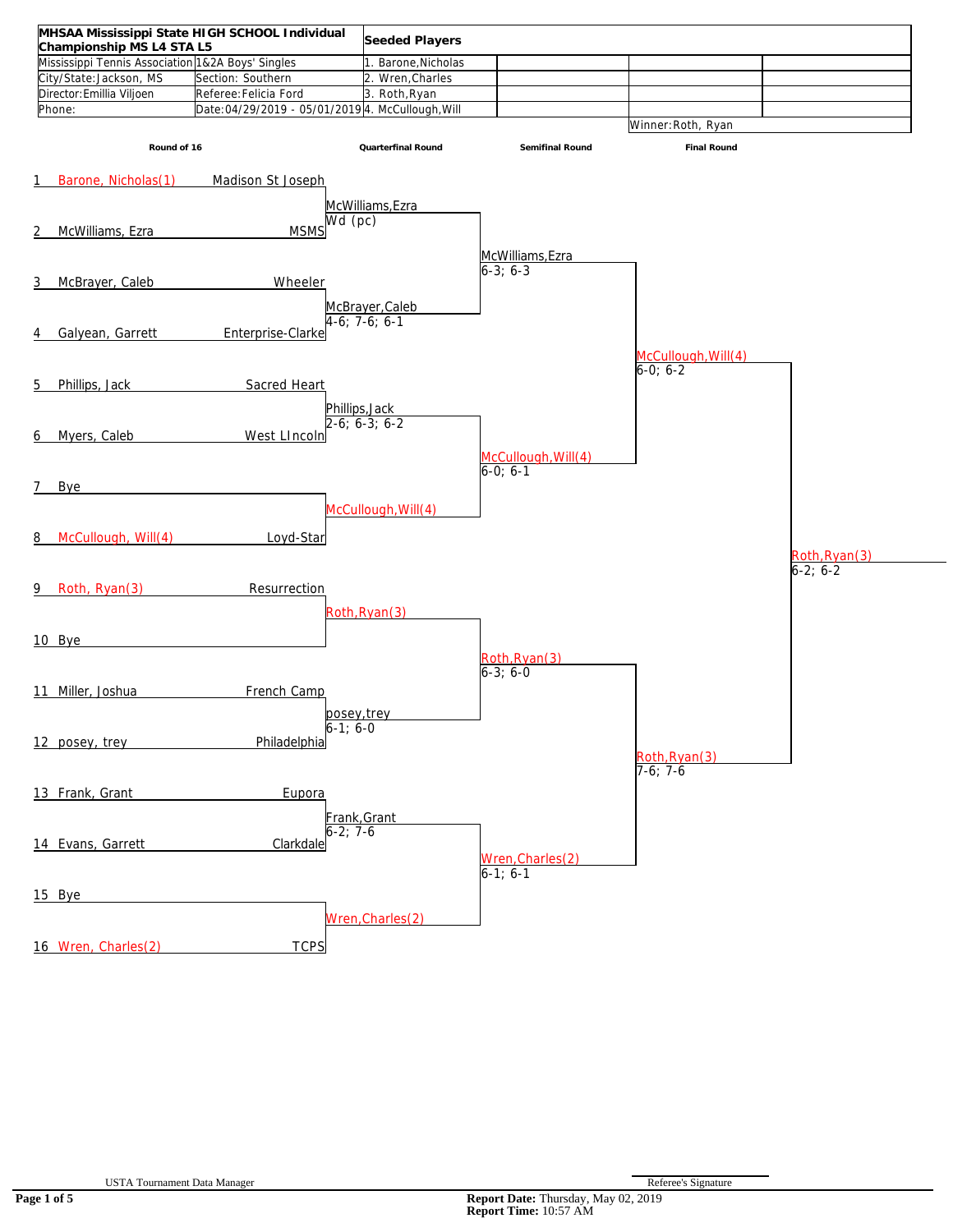|                                                                                 | MHSAA Mississippi State HIGH SCHOOL Individual   | Seeded Players      |                    |                       |                  |
|---------------------------------------------------------------------------------|--------------------------------------------------|---------------------|--------------------|-----------------------|------------------|
| Championship MS L4 STA L5<br>Mississippi Tennis Association 1&2A Girls' Singles |                                                  |                     |                    |                       |                  |
|                                                                                 |                                                  | 1. Brister, morgyn  |                    |                       |                  |
| City/State:Jackson, MS                                                          | Section: Southern                                | 2. Graff, Lauren    |                    |                       |                  |
| Director: Emillia Viljoen                                                       | Referee: Felicia Ford                            | 3. Copenhaver, Ella |                    |                       |                  |
| Phone:                                                                          | Date:04/29/2019 - 05/01/2019 4. Kennard, Camille |                     |                    |                       |                  |
|                                                                                 |                                                  |                     |                    | Winner: Graff, Lauren |                  |
| Round of 16                                                                     |                                                  | Quarterfinal Round  | Semifinal Round    | Final Round           |                  |
|                                                                                 |                                                  |                     |                    |                       |                  |
|                                                                                 |                                                  |                     |                    |                       |                  |
| Brister, morgyn(1)<br>1                                                         | Loyd-Star                                        |                     |                    |                       |                  |
|                                                                                 |                                                  |                     |                    |                       |                  |
|                                                                                 |                                                  | Brister, morgyn(1)  |                    |                       |                  |
| 2<br>Bye                                                                        |                                                  |                     |                    |                       |                  |
|                                                                                 |                                                  |                     |                    |                       |                  |
|                                                                                 |                                                  |                     | Brister, morgyn(1) |                       |                  |
|                                                                                 |                                                  |                     | $6-1; 6-1$         |                       |                  |
| Ferguson, Ja'Taryah<br>3                                                        | <b>Boque Chitto</b>                              |                     |                    |                       |                  |
|                                                                                 |                                                  |                     |                    |                       |                  |
|                                                                                 |                                                  | Ferguson, Ja'Taryah |                    |                       |                  |
|                                                                                 |                                                  | $2-6; 6-4; 6-1$     |                    |                       |                  |
| Hallett, Samantha<br>4                                                          | Pisgah                                           |                     |                    |                       |                  |
|                                                                                 |                                                  |                     |                    | Brister, morgyn(1)    |                  |
|                                                                                 |                                                  |                     |                    | $6-1; 6-1$            |                  |
| novak, janice<br>5                                                              | Enterprise-Clarke                                |                     |                    |                       |                  |
|                                                                                 |                                                  |                     |                    |                       |                  |
|                                                                                 |                                                  | novak, janice       |                    |                       |                  |
|                                                                                 |                                                  |                     |                    |                       |                  |
| Bye<br>6                                                                        |                                                  |                     |                    |                       |                  |
|                                                                                 |                                                  |                     | Burton, Gracie     |                       |                  |
|                                                                                 |                                                  |                     | $6-3; 6-4$         |                       |                  |
|                                                                                 |                                                  |                     |                    |                       |                  |
| Burton, Gracie<br>7                                                             | Eupora                                           |                     |                    |                       |                  |
|                                                                                 |                                                  | Burton, Gracie      |                    |                       |                  |
|                                                                                 |                                                  | $6 - 4$ : 7-5       |                    |                       |                  |
| Kennard, Camille(4)<br>8                                                        | Clarkdale                                        |                     |                    |                       |                  |
|                                                                                 |                                                  |                     |                    |                       |                  |
|                                                                                 |                                                  |                     |                    |                       | Graff, Lauren(2) |
|                                                                                 |                                                  |                     |                    |                       | $6-1; 6-0$       |
| Copenhaver, Ella(3)<br>9                                                        | French Camp                                      |                     |                    |                       |                  |
|                                                                                 |                                                  |                     |                    |                       |                  |
|                                                                                 |                                                  | i,Cathy             |                    |                       |                  |
|                                                                                 |                                                  | $6 - 1:7 - 6$       |                    |                       |                  |
| 10 Li, Cathy                                                                    | <b>MSMS</b>                                      |                     |                    |                       |                  |
|                                                                                 |                                                  |                     | Li, Cathy          |                       |                  |
|                                                                                 |                                                  |                     | $6 - 2; 6 - 2$     |                       |                  |
| 11 Hughes, Summer                                                               | Mize                                             |                     |                    |                       |                  |
|                                                                                 |                                                  |                     |                    |                       |                  |
|                                                                                 |                                                  | Milev.Bella         |                    |                       |                  |
|                                                                                 |                                                  | $6 - 1, 6 - 2$      |                    |                       |                  |
| 12 Miley, Bella                                                                 | Union                                            |                     |                    |                       |                  |
|                                                                                 |                                                  |                     |                    | Graff, Lauren(2)      |                  |
|                                                                                 |                                                  |                     |                    | $6-1; 6-0$            |                  |
|                                                                                 |                                                  |                     |                    |                       |                  |
| 13 Martin, Savannah                                                             | New Site                                         |                     |                    |                       |                  |
|                                                                                 |                                                  | Fondren, Laura      |                    |                       |                  |
|                                                                                 |                                                  | 6-0; 6-0            |                    |                       |                  |
| 14 Fondren, Laura                                                               | Resurrection                                     |                     |                    |                       |                  |
|                                                                                 |                                                  |                     | Graff, Lauren(2)   |                       |                  |
|                                                                                 |                                                  |                     | $6-0; 6-0$         |                       |                  |
|                                                                                 |                                                  |                     |                    |                       |                  |
| 15 Conliff, Clare                                                               | Sacred Heart                                     |                     |                    |                       |                  |
|                                                                                 |                                                  |                     |                    |                       |                  |
|                                                                                 |                                                  | Graff, Lauren(2)    |                    |                       |                  |
|                                                                                 |                                                  | $6-1; 6-0$          |                    |                       |                  |
| 16 Graff, Lauren(2)                                                             | <b>TCPS</b>                                      |                     |                    |                       |                  |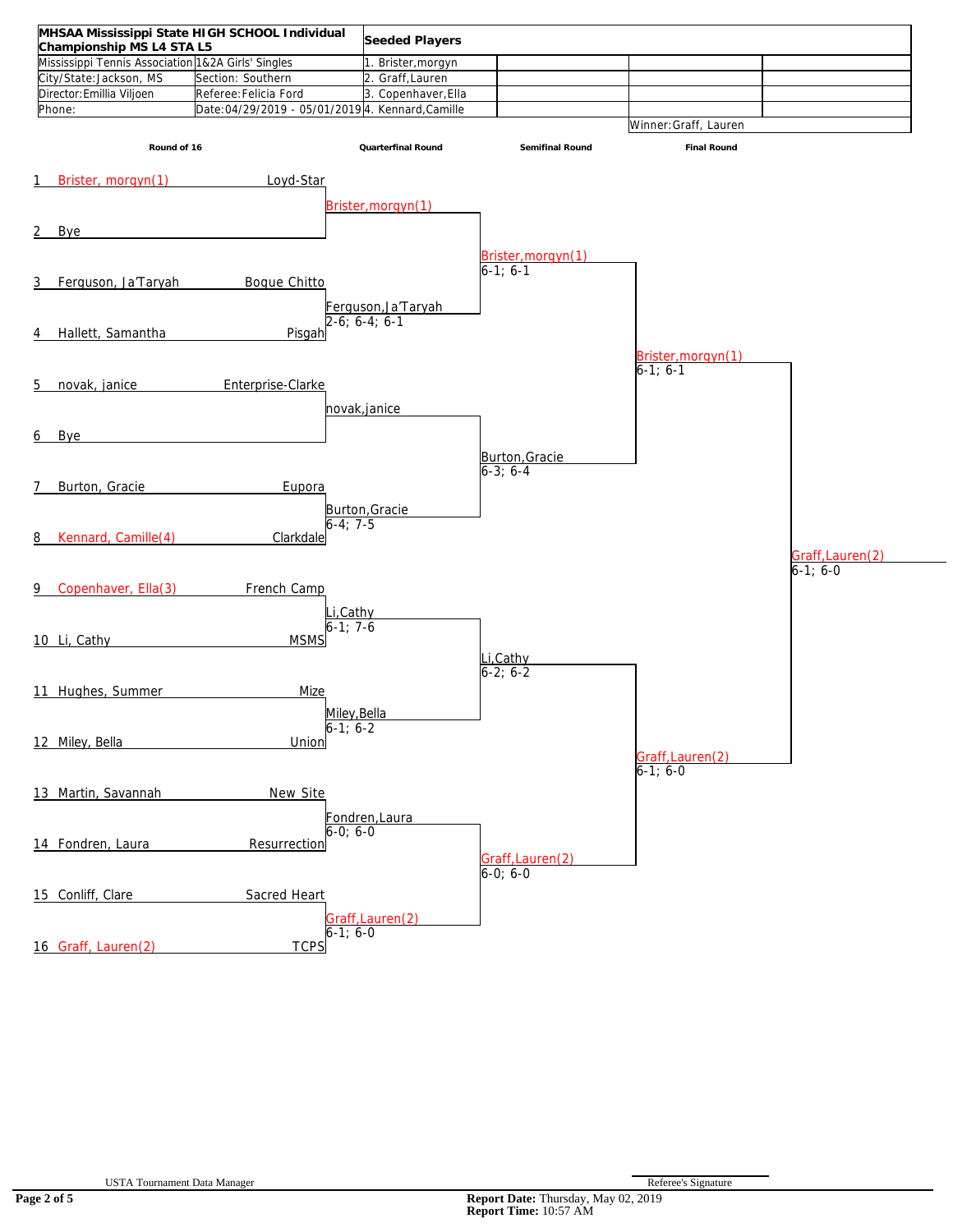| Championship MS L4 STA L5<br>Mississippi Tennis Association 1&2 A Boys' Doubles |                                               | Seeded Players<br>1. Cook-Hans                                |                                          |                       |                                        |
|---------------------------------------------------------------------------------|-----------------------------------------------|---------------------------------------------------------------|------------------------------------------|-----------------------|----------------------------------------|
| City/State:Jackson, MS                                                          | Section: Southern                             | 2. Parker-Posey                                               |                                          |                       |                                        |
| Director: Emillia Viljoen                                                       | Referee: Felicia Ford                         | 3. Crimm-Frank                                                |                                          |                       |                                        |
| Phone:                                                                          | Date:04/29/2019 - 05/01/2019 4. May-McGlothin |                                                               |                                          |                       |                                        |
|                                                                                 |                                               |                                                               |                                          | Winner: Parker-Posey  |                                        |
| Round of 16                                                                     |                                               | Quarterfinal Round                                            | Semifinal Round                          | Final Round           |                                        |
| Cook, Jameson(1)<br>Hans, Hudson(1)                                             | Resurrection                                  |                                                               |                                          |                       |                                        |
| Harveston, Cam<br>Walker, Payne                                                 |                                               | Loyd-Star $\frac{\text{Cook}, J\text{-Hans}, H(1)}{6-1; 6-0}$ |                                          |                       |                                        |
| Carroll, Mac<br>McCarty, Richmond                                               | <b>TCPC</b>                                   |                                                               | Cook, J-Hans, H(1)<br>6-0: 6-1           |                       |                                        |
| Burks, Hayes<br>Powell, Carter                                                  |                                               | Sacred Heart Carroll, M-McCarty, R                            |                                          |                       |                                        |
| Burton, Will<br>TURNER, SAMUEL                                                  | East Webster                                  |                                                               |                                          | Cook,J-Hans,H(1)      |                                        |
| Guy, Jack<br>Lampkin, Wyatt                                                     |                                               | Pisgah <b>Burton, W-TURNER, S</b><br>6-1; 6-1                 |                                          | $6-4; 6-2$            |                                        |
| Bye                                                                             |                                               |                                                               | Burton, W-TURNER, S<br>$6-1; 4-6; 6-3$   |                       |                                        |
| May, $Jason(4)$<br>McGlothin, Bradley(4)                                        | French Camp                                   | May, J-McGlothin, B(4)                                        |                                          |                       |                                        |
| Crimm, Garrett(3)<br>Frank, John Thomas(3)                                      | Eupora                                        |                                                               |                                          |                       |                                        |
| Clark, Kamren<br>10 Mathis, Jonathan                                            | West Lincoln $6-2$ ; 7-5                      | crimm, G-Frank, J(3)                                          |                                          |                       | Parker, W-Posey, J(2)<br>5-7; 6-1; 6-1 |
| Conklin, Landon<br>11 Roberts, Zach                                             | Clarkdale                                     |                                                               | Brilley, N-Manhein, W<br>$1-6; 7-5; 7-5$ |                       |                                        |
| Brilley, Nicholas<br>12 Manhein, Will                                           | Madison St. Joseph 6-1; 6-2                   | Brilley, N-Manhein, W                                         |                                          |                       |                                        |
| allen, luis<br>13 Mosley, Tyler                                                 | Enterprise                                    |                                                               |                                          | Parker, W-Posey, J(2) |                                        |
| Flurry, Alex<br>14 Harbin, Austin                                               | Resurrection                                  | Flurry, A-Harbin, A<br>$6 - 0; 6 - 0$                         |                                          | $6-2; 6-0$            |                                        |
| 15 Stowell, Owen                                                                | New Site                                      |                                                               | Parker, W-Posey, J(2)<br>$6-1; 6-4$      |                       |                                        |
| Parker, Will(2)<br>16 Posey, Jack(2)                                            | Sacred Heart Wo (pc)                          | Parker, W-Posey, J(2)                                         |                                          |                       |                                        |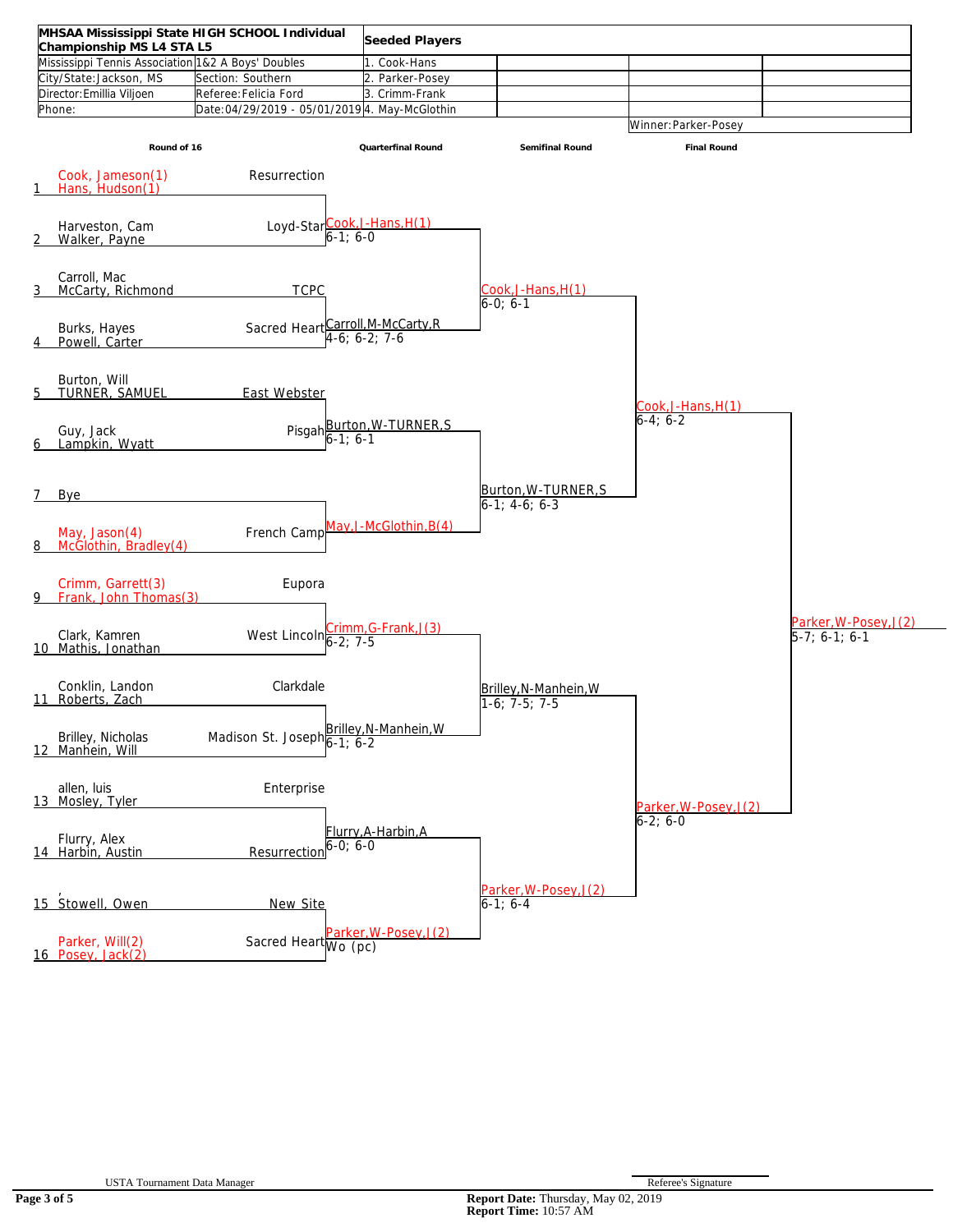